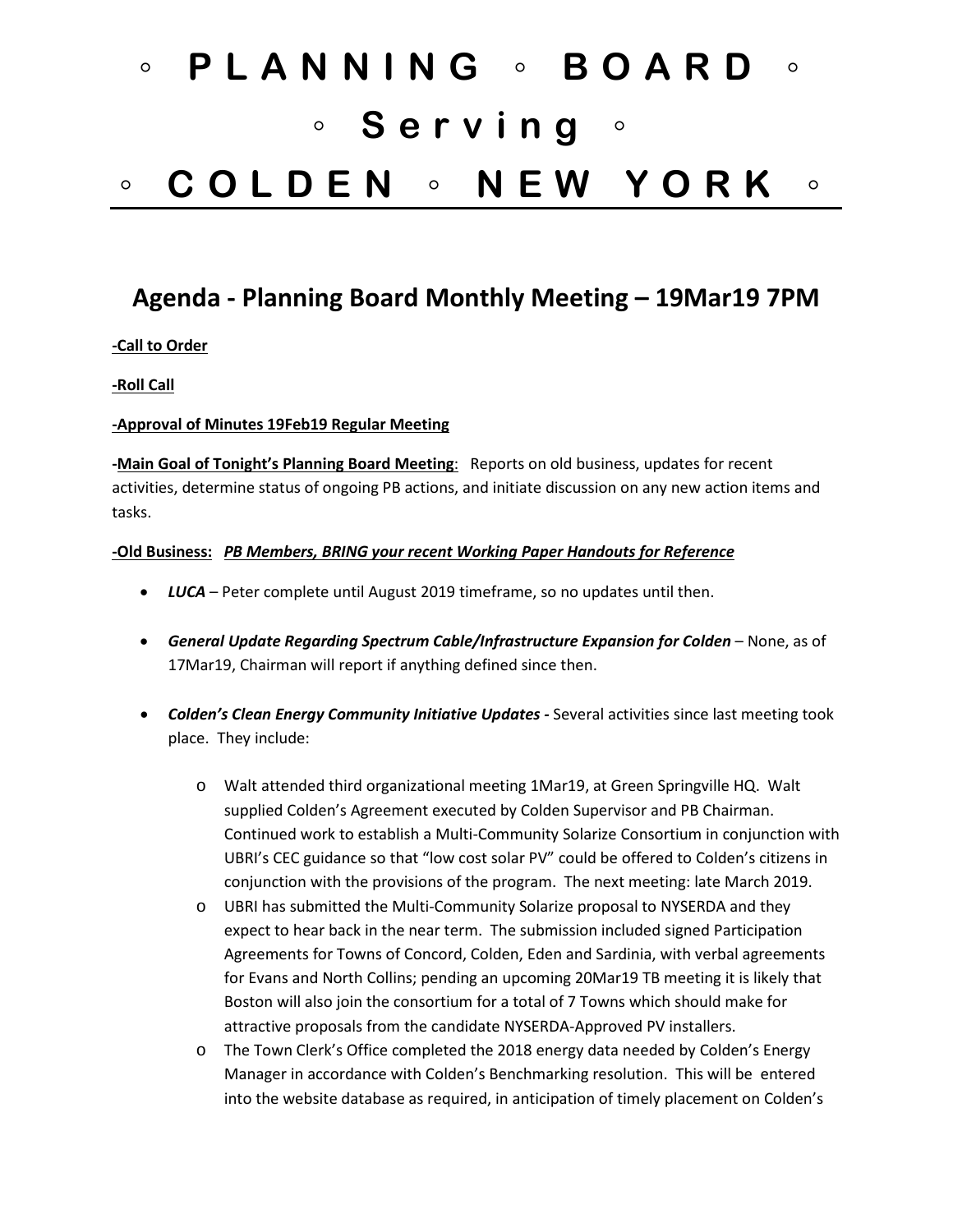web site once operational issues are resolved by the Town. Benchmarking is one of Colden's approved High Impact Areas under the CEC program.

- o Coordination continues with UBRI regarding additional CEC High Impact Areas which Colden could complete. These include this new Solarize campaign and other items. Colden signed the NYSEG LED street light conversion contract so when 50% of the existing lamps are converted another Colden CEC Milestone will be met. As reported verbally last month over 150 towns served by NYSEG have signed up for the LED conversions. Colden's schedule slot is #10 so we expect work completed in early summer 2019.
- *Planning Board Update at Town Board Workshop* No PB update was done at the March 2019 TB meeting. We are awaiting feedback from the TB on the recommended zoning changes and we will review the Town Attorney documents when the TB sets public hearing and obtains the documents from the Town Attorney.
- *B3: Discussion on 2010 vs. 2015 Grass Height in Zoning (NYS & Colden)* start dialog with code enforcement officer on local issues and approaches. State code has changed, perhaps Colden should just establish "a 10 inch limit", and then use State Code provision which allows: *"…as determined by Municipality…"* Issues for rural areas: "…what is lawn and what is field..." etc. Worse yet is the "…how high is high..." debate. The TB has supplied our comments to the Town Attorney.
- *B4: Introduction of new potential renewable energy issue to Planning Board and Town Board.* Ongoing issue! New Gov. Cuomo & NYSERDA initiative under NY-Sun: "Energy Storage Systems". We must examine Zoning issues for this as related to deployment in Colden. But, (1) Unclear position in existing Colden Master Plan. (2) Zoning Code silent on the matter. (3) Home rule impact versus NYS Article X. Energy Storage methods include pumped storage, mechanical, traditional electrochemical batteries, etc. This general issue is presently under review in Wales but via RPTL tax exclusionary approach. If that approach is taken unfortunately solar, wind, and other renewables are also impacted; using RPTL can't pick and choose which are afforded tax abatement for initial years. So that approach would be in direct opposition to the ongoing Colden position as taken for Solar and Wind Turbine exclusions.
- *B5: Container Buildings as Principal and/or Accessory Structures in Colden-* Has been past issue, zoning is presently silent, there are multiple cases here of principal and accessory worries. Town of Wales is having this issue examined, will review their status. TB had passed our comments to Town Attorney; we are awaiting feedback.
- *B6: Tree House Used as Residence -* Item of concern from Code Enforcement legal options will be examined. Should Colden limit tree houses to only Accessory Use and must have a principal structure and principal use present on the parcel? Should keep generic, not just for tree houses so as to cover other possible problematic cases like containers, tiny houses, etc. TB had passed our comments to Town Attorney; we are awaiting feedback.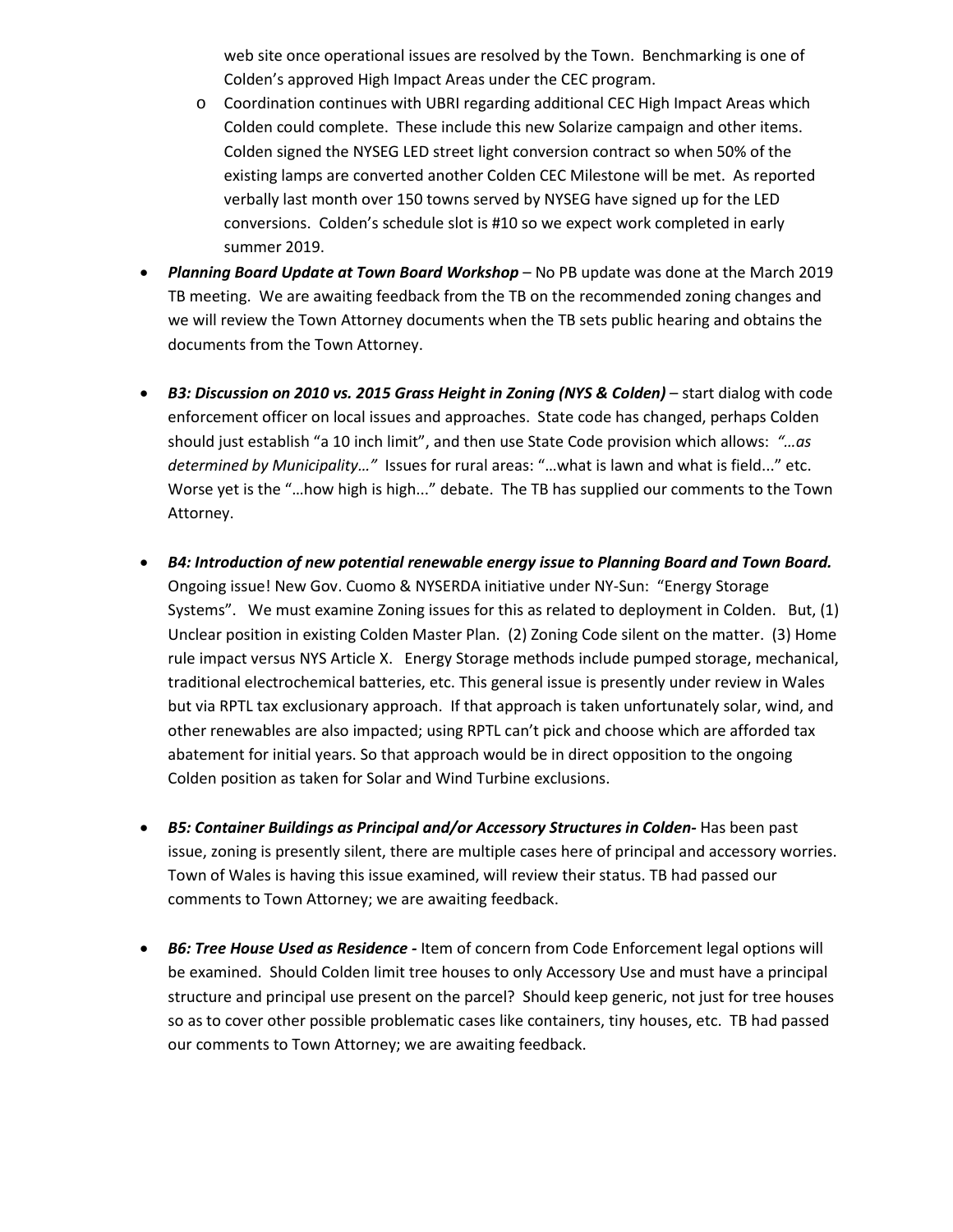- *B7: Refine SUP Procedural Cases including Expedited SUP Renewals:* Awaiting Feedback. Limit use of §108-125 by defining the normal procedural cases in Chapt108. The general cases of concern are (1) Automatic SUP renewals, (2) Repeated Special Events/Festivals renewals, (3) Annual inspection waivers (for example kennels by DCO and not at Annual June SUP inspections). BTW, legal mentioned that Colden is the only nearby rural town which does annual SUP inspections! Comments?
- *B12: Discussion of larger animals on non-conforming lots* (especially for cases of historical usage) – should special cases be carved out in local zoning code? One legal approach could be hoofed versus non-hoofed animals. Bobby has reviewed Holland code for large and small animals as well as lot sizes required in each District there. Bobby supplied PB with that example. We will discuss at March meeting.
- *B13: NYS SEQRA Changes Implemented and now in effect; Additional PB Training Planned.* Ongoing issue; no training scheduled in WNY area for us to attend yet! Will advise when session is known. Please see PB February Handout and other resources regarding overview. Watch for suitable training being offered as a couple of PB members should attend that 2019 training. Chairman will advise of known sessions by Erie County or NY Dept. of State or NYS DEC.
- *B14: Should Local Law be established regarding pending NYS Recreational Pot Initiatives?* This has become an issue statewide as to where allowed and what zoning restrictions might apply, for example no shops within 1,000 feet of a school, etc. Discussions warranted prior to making recommendation to the TB. Two more Trade publications advise Towns should be "out front" on this matter to avoid future issues.
- *B15: Flag Lot Cases, and do we need definition of Flag Lot viz-a-viz subdivision issues?* This comes up now and then, so perhaps we could clarify and conform to Code Enforcement's desires? Perhaps reference 280(A) of NYS Town Law? We could also enhance our local Zoning to better define the flag lot case and how/when it is applied. An example of code from Marilla is supplied by the Chairman for discussion at March meeting.
- *B16: Zoning changes for 5G Cellular Equipment Installations:* Due to the potential impact of the deployment of this new 5G system in Colden certain considerations should be reviewed, and if appropriate the PB should recommend code for the appropriate aspects (locations, visual barriers, facilities, aesthetics, etc. as might be of concern). See PB February Handout. Walt will be attending a *seminar by Verizon at Clarence Town Hall at 2PM on 22Mar19* where 5G and Small Cell Network issues will be discussed. If any other PB members would like to attend Walt will supply details for registration. The deployment is very heavily regulated by the FCC at the Federal level and local restrictions/fees are strongly restricted.
- *Old Item Wrap-up:* As mentioned at the February PB meeting, the 27<sup>th</sup> Annual Rural Landowners Workshop took place in Yorkshire on Saturday 2Mar19, sponsored by the Cornell Cooperative Extension of Allegany County (with participation by the NY Forest Owners Association). The